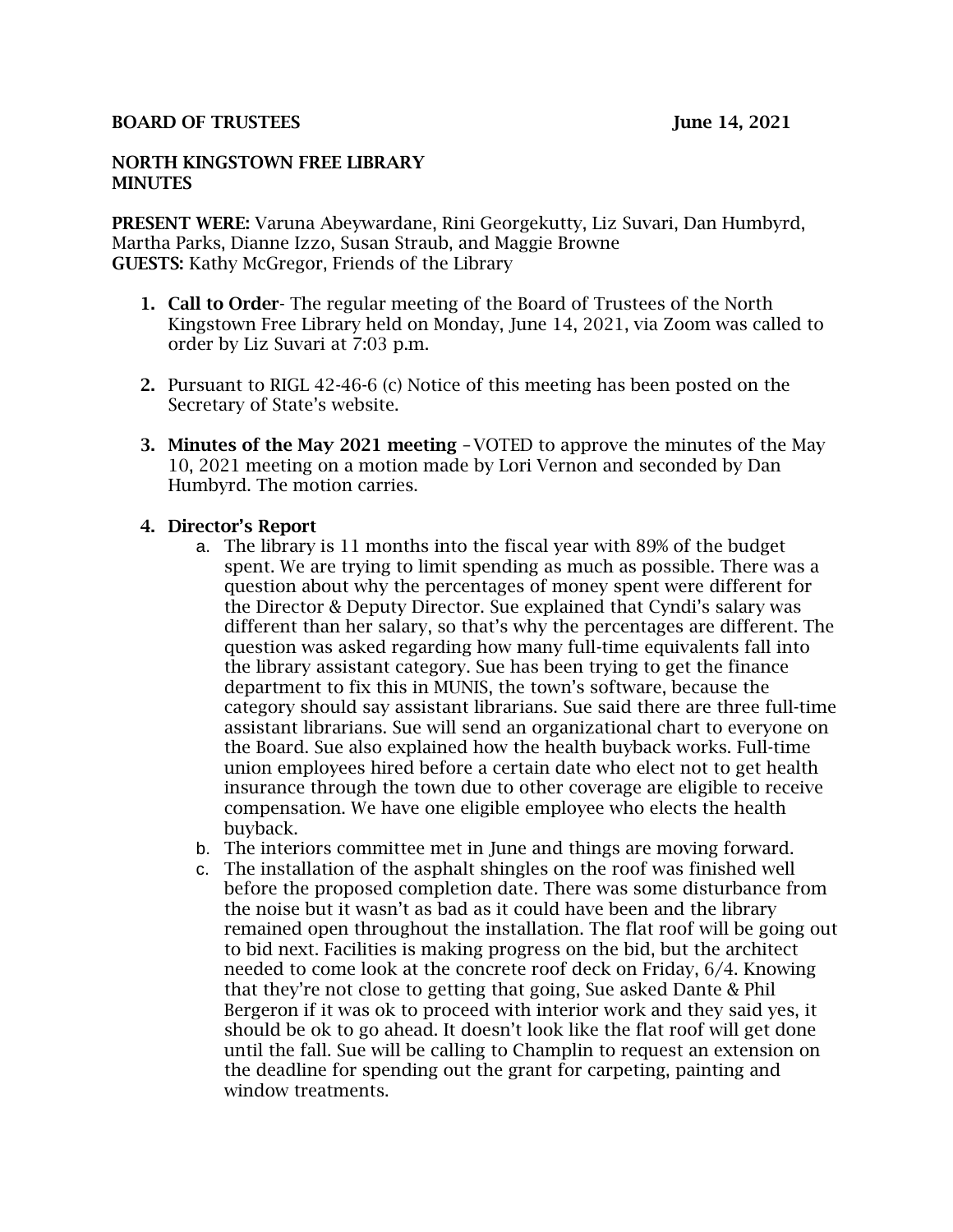- d. Rain garden: Ron spent about an hour cleaning both of the rain gardens out. One is doing well while the other is not. He's willing to clear it out as needed. The signage is still an issue. Liz encourages other board members to take a look at the signs so they're prepared for a vote at the next meeting regarding what to do with the signs. Sue will ask Tim Cranston about the history of the signs and ask Tim for a copy of the rain garden grant.
- e. July is the current target date for the USGS to start drilling for the groundwater wells.
- f. The current mask policy from the town manager is that no one is required to wear masks in town buildings, including the library, but unvaccinated patrons and staff should wear masks. Patrons and employees will not be asked to show proof of vaccination. We've been trying to wear masks down in Youth Services just to make parents with unvaccinated children feel comfortable.
- g. The question was asked why the board is still meeting virtually via Zoom? Ralph's rationale is uniformity and he needs to check to see if other boards/commissions are required to offer hybrid options. Sue thinks that we'll be able to meet in person in July and possibly make it a hybrid meeting and thinks that we should follow guidance from the town manager on this. Sue will check with him after July 1 if she hasn't heard from him.
- h. A PT employee, Jenn, accepted a position at Adams Public Library, and we have since hired Sofia. We're very happy that she's joined the team. Regarding museum passes, in an effort to promote them, we're highlighting them one at a time depending upon when they are reopening.
- i. Great progress has been made on reopening.
	- i. Library functioning at full capacity limits
	- ii. Computer time limits are back to pre-pandemic limits (3 hours/day)
	- iii. The Conference room is open for bookings and the Meeting Room is open for library-run programs.
	- iv. There is full browsing available for newspapers & magazines again.
- j. The trustees are so very happy that Georgene is back and they're wishing her the very best. Varuna suggested having the highlights of the statistics somewhere visible in the library--perhaps on the slideshow and/or in the newsletter. Sue & Maggie will discuss this with Emily. Additional information could be including, for example, information about the new shingles. Sue will find out the most appropriate way to convey these statistics to the Town Council. Varuna also had concerns about OSL no longer providing Symantec due to ransomware. Sue explained that OSL is using other products behind the scenes that make it so that Microsoft Defender will be a sufficient antivirus solution for all of the public libraries.

# 5. Friends of the Library Report

a. At the last meeting, the Friends approved money for refreshments for the library's quarterly staff meetings per year (\$100/meeting). Museum passes were discussed and because of lack of use and rising prices,